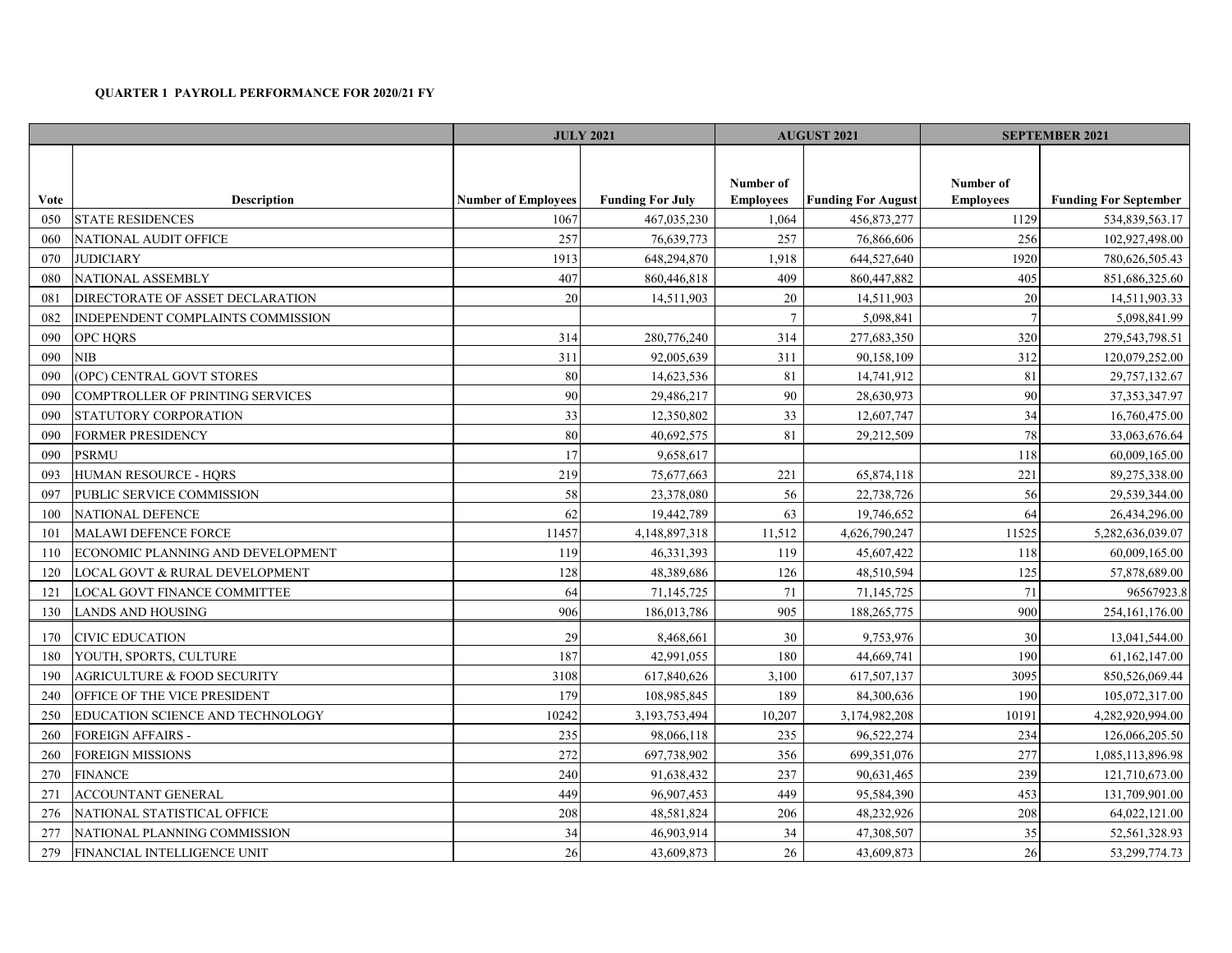|             |                                               | <b>JULY 2021</b>           |                         | <b>AUGUST 2021</b> |                           | <b>SEPTEMBER 2021</b> |                              |
|-------------|-----------------------------------------------|----------------------------|-------------------------|--------------------|---------------------------|-----------------------|------------------------------|
|             |                                               |                            |                         |                    |                           |                       |                              |
|             |                                               |                            |                         | Number of          |                           | Number of             |                              |
| <b>Vote</b> | <b>Description</b>                            | <b>Number of Employees</b> | <b>Funding For July</b> | <b>Employees</b>   | <b>Funding For August</b> | <b>Employees</b>      | <b>Funding For September</b> |
| 310         | <b>HEALTH</b>                                 | 5801                       | 1,923,819,860           | 5,782              | 1,917,169,894             | 5786                  | 2,408,544,432.00             |
| 310         | <b>CHAM</b>                                   | 10026                      | 2,365,672,570           | 10,060             | 2,375,658,447             | 10049                 | 3,066,957,646.61             |
|             |                                               |                            |                         |                    |                           |                       |                              |
| 320         | GENDER, CHILDREN AND COMMUNITY DEVELOPMENT    | 352                        | 86,089,508              | 354                | 86,419,284                | 349                   | 116,167,634.00               |
| 330         | INFORMATION AND CIVIC EDUCATION               | 418                        | 101,277,235             | 418                | 101,145,302               | 415                   | 116,461,421.00               |
| 340         | <b>INTERNAL AFFAIRS &amp; PUBLIC SECURITY</b> | 345                        | 80,954,640              | 348                | 82,006,103                | 348                   | 112,911,079.00               |
| 341         | <b>POLICE</b>                                 | 13775                      | 3,233,831,756           | 13,771             | 3,231,413,376             | 13729                 | 4,293,365,925.66             |
| 342         | <b>PRISONS</b>                                | 2625                       | 580,648,179             | 2,620              | 581,091,281               | 2616                  | 781,296,302.33               |
| 343         | <b>IMMIGRATION</b>                            | 922                        | 218,614,186             | 919                | 218,149,471               | 917                   | 288,885,163.00               |
| 350         | <b>JUSTICE</b>                                | 96                         | 38,262,684              | 97                 | 40,313,995                | 99                    | 49,897,079.00                |
| 351         | DPP & STATE ADVOCATE                          | 80                         | 33,626,834              | 80                 | 33,626,834                | 79                    | 41,663,482.00                |
| 352         | REGISTRAR GENERAL                             | 65                         | 18,599,083              | 67                 | 18,909,226                | 69                    | 25,249,136.00                |
| 353         | ADMINISTRATOR GENERAL                         | 78                         | 16,685,892              | 78                 | 16,685,892                | 78                    | 22,404,759.00                |
| 360         | <b>TOURISM</b>                                | 1003                       | 184,561,111             | 1,002              | 185, 106, 265             | 1002                  | 209,160,589.50               |
| 370         | <b>LABOUR</b>                                 | 968                        | 199,169,636             | 962                | 198,169,010               | 969                   | 272,087,490.30               |
| 380         | Trade                                         | 66                         | 21,724,866              | 67                 | 21,112,579                | 67                    | 28,599,495.00                |
| 390         | <b>INDUSTRY</b>                               | 72                         | 26,412,757              | 72                 | 26,412,767                | 71                    | 33,619,721.00                |
|             |                                               |                            |                         |                    |                           |                       |                              |
| 400         | TRANSPORT, PUBLIC WORKS AND HOUSING - HORS    | 1665                       | 316,130,181             | 1,659              | 314, 375, 638             | 1660                  | 474,724,889.00               |
| 430         | HUMAN RIGHTS COMMISSION                       | 62                         | 58,614,133              | 61                 | 57,652,840                | 61                    | 71,486,741.77                |
| 460         | ELECTORAL COMMISSION                          | 256                        | 142,542,227             | 257                | 128,898,872               | 256                   | 414,048,732.27               |
| 470         | NATURAL RESOURCES                             | 3014                       | 488,286,446             | 2,783              | 442,818,439               | 2736                  | 620,396,287.00               |
| 480         | <b>MINING</b>                                 |                            |                         | 229                | 47,647,179                | 226                   | 64,956,667.24                |
| 490         | MINISTRY OF ENERGY                            | 88                         | 25,304,035              | 88                 | 25,244,875                | 89                    | 33,976,500.00                |
| 510         | ANTI CORRUPTION BUREAU                        | 161                        | 165,327,815             | 175                | 206,058,073               | 181                   | 233,623,931.36               |
| 520         | <b>LEGAL AID BUREAU</b>                       | 126                        | 63,267,096              | 126                | 63,009,376                | 125                   | 80,218,612.63                |
| 550         | <b>OMBUDSMAN</b>                              | 87                         | 37,429,285              | 86                 | 37,265,155                | 86                    | 55,740,327.13                |